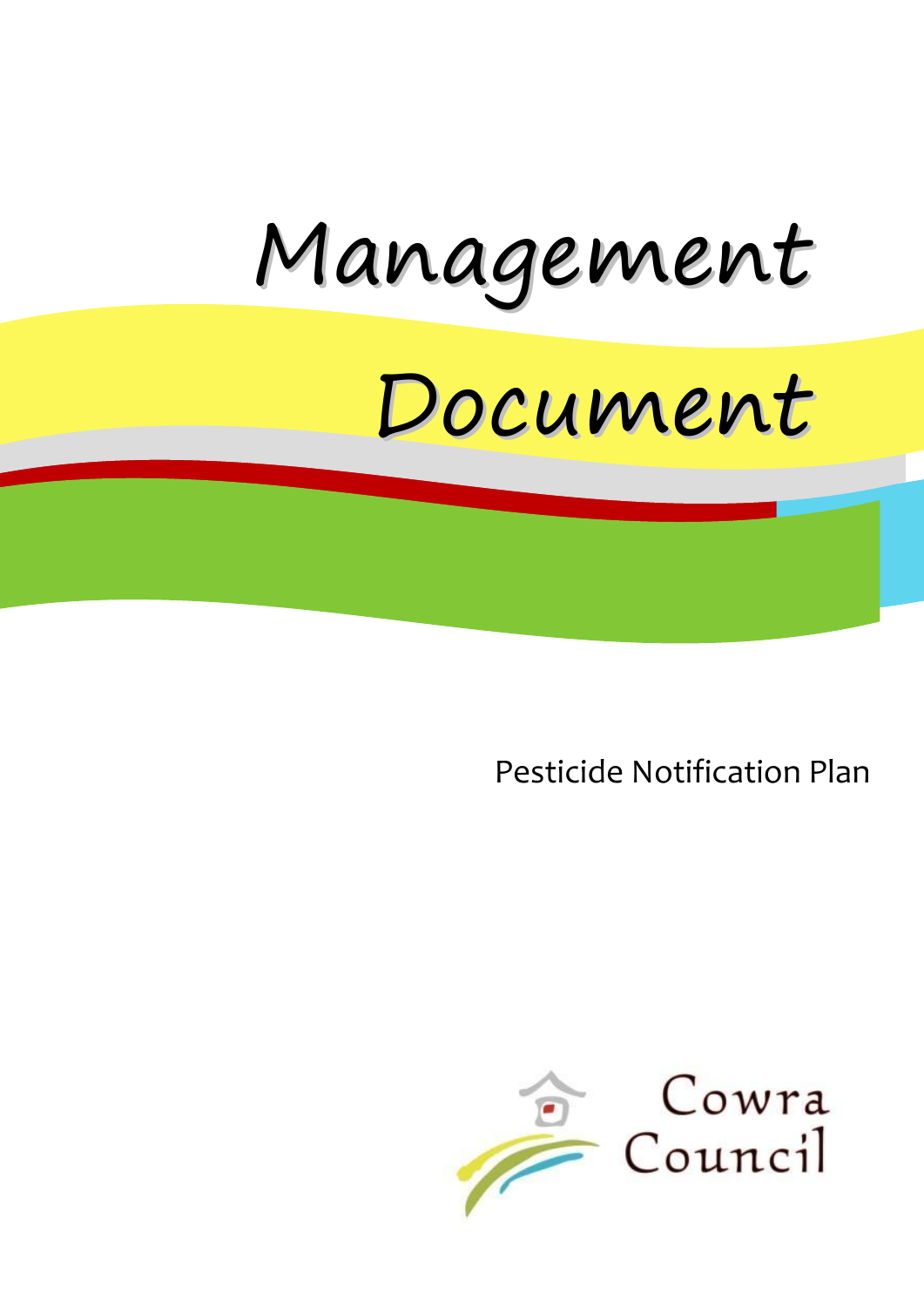| <b>Manex Meeting Date</b> | 30 March 2016                 |
|---------------------------|-------------------------------|
| <b>Council Department</b> | Infrastructure & Operations   |
| <b>Contact Officer</b>    | <b>Manager-Cowra Services</b> |
| <b>Revision Required</b>  | Quinquennial                  |

#### Revision History

| Version        | <b>Council Meeting &amp; Resolution No</b> | <b>Responsible Officer</b>           |
|----------------|--------------------------------------------|--------------------------------------|
|                | 25 June 2007 - 217/2007                    | Director-Infrastructure & Operations |
| Version        | <b>Manex Meeting Date</b>                  | <b>Responsible Officer</b>           |
| $\overline{2}$ | 30 March 2016                              | Manager-Cowra Services               |
|                |                                            |                                      |
|                |                                            |                                      |
|                |                                            |                                      |
|                |                                            |                                      |
|                |                                            |                                      |
|                |                                            |                                      |

Cowra Shire Council Private Bag 342 Cowra NSW 2794

Phone: 02 6340 2000 Fax: 02 6340 2011 Email: council@cowra.nsw.gov.au Internet: [www.cowracouncil.com.au](http://www.cowraregion.com.au/)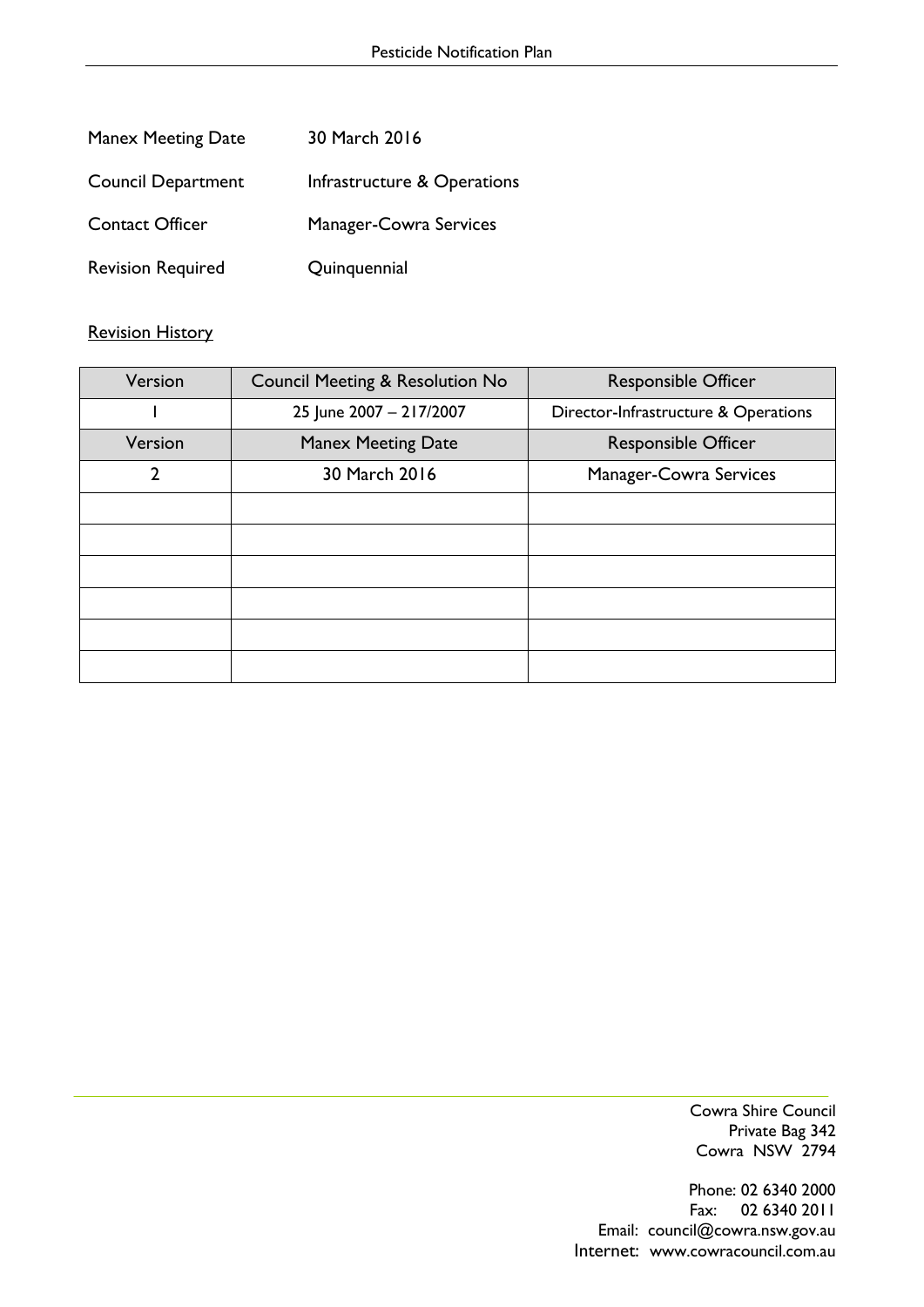### TABLE OF CONTENTS

| Ι.               |                                                    |  |
|------------------|----------------------------------------------------|--|
|                  |                                                    |  |
| 2.               |                                                    |  |
| 3.               |                                                    |  |
| 4.               |                                                    |  |
|                  |                                                    |  |
|                  |                                                    |  |
|                  |                                                    |  |
|                  |                                                    |  |
| 5.               |                                                    |  |
| 6.               | HOW THE COMMUNITY WILL BE INFORMED OF THIS PLAN  6 |  |
| $\overline{7}$ . |                                                    |  |
| 8.               |                                                    |  |
|                  |                                                    |  |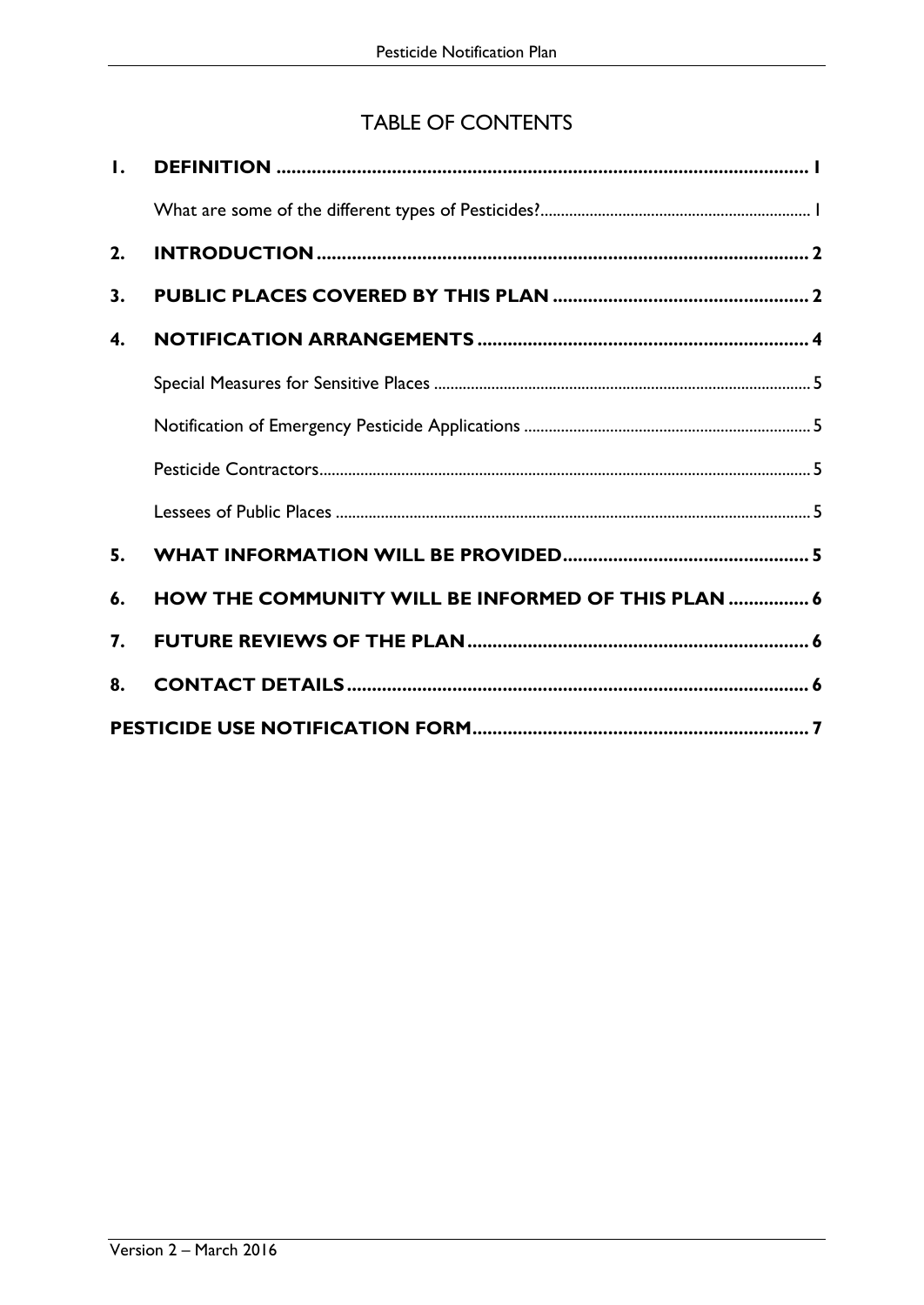#### <span id="page-3-0"></span>**1. DEFINITION**

Under the *NSW Pesticides Act 1999*, a pesticide is an 'agricultural chemical product' as defined in the *Agricultural and Veterinary Chemicals Code Act 1994* (Cwlth), namely:

#### **'a substance or mixture of substances that is represented, imported, manufactured, supplied or used as a means of directly or indirectly'**

- destroying, stupefying, repelling, inhibiting the feeding of, or preventing infestation by or attacks of, any pest in relation to a plant, a place or a thing; or
- destroying a plant; or
- modifying the physiology of a plant or pest so as to alter its natural development, productivity, quality or reproductive capacity; or
- modifying an effect of another agricultural chemical product; or
- attracting a pest for the purpose of destroying it.'

#### <span id="page-3-1"></span>**What are some of the different types of Pesticides?**

Some families or groups of chemical products which are considered pesticides under current NSW legislation are:

#### **Bactericides**

These destroy, suppress or prevent the spread of bacteria.

#### **Baits**

These are ready-prepared products or products which need to be mixed with a food to control a pest.

#### **Fungicides**

These control, destroy, render ineffective or regulate the effect of a fungus.

#### **Genetically Modified Organisms**

Agricultural crops can be genetically modified to incorporate resistance to pests and diseases, herbicide tolerance, or to slow the ripening of fruit or alter the timing and duration of flower production.

#### **Herbicides**

These destroy, suppress or prevent the spread of a weed or other unwanted vegetation.

#### **Insecticides**

These destroy, suppress, stupefy, inhibit the feeding of, or prevent infestations or attacks by an insect.

#### **Lures**  $\bullet$

These are chemicals that attract a pest to a pesticide for the purpose of its destruction. Solely food-based lures.

#### **Rodenticides**

These are pesticides used specifically for controlling rodents such as mice and rats.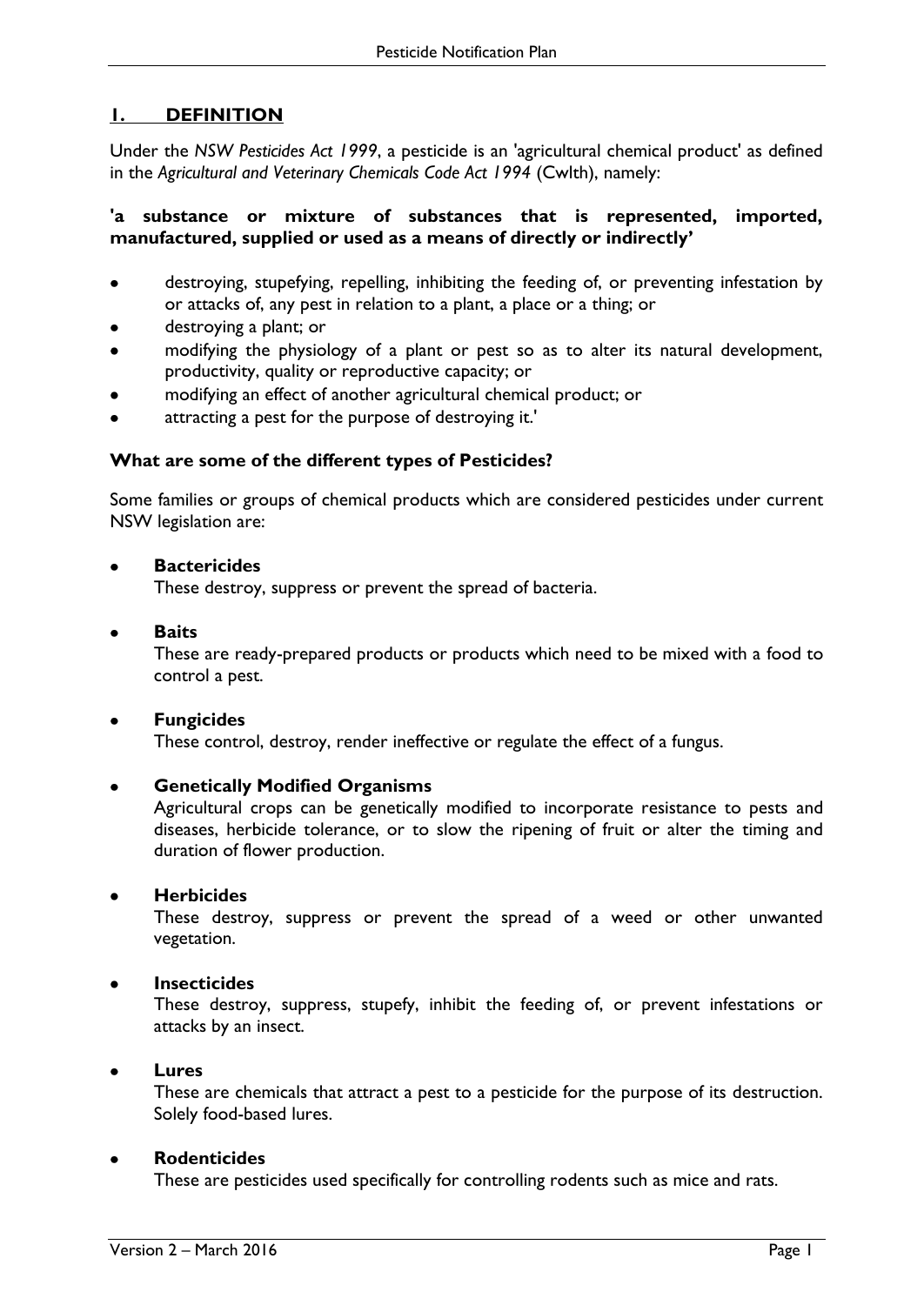#### **Repellents**

These repel rather than destroy a pest. Included in this category are personal insect repellents used to repel biting insects.

#### <span id="page-4-0"></span>**2. INTRODUCTION**

The Cowra Shire Council Pesticide Notification Plan has been prepared in accordance with the requirements of the *Pesticides Regulation 2009* (the Regulation). The plan sets out how Cowra Shire Council will notify members of the community of pesticide applications it makes or allows to be made to public places that it owns or controls.

This Pesticide Notification Plan has been prepared in accordance with the requirements of the *Pesticides Regulation 2009* (the Regulation).

The aim of this plan is to meet the community's general right to know about pesticide applications made to outdoor public places that are owned or controlled by Cowra Shire Council. The plan allows members of the community to take action to avoid contact with pesticides, if they wish. Council ensures that pesticides are applied to public places in a safe, responsible manner, minimising harm to the community or the environment.

The plan sets out how Cowra Shire Council will notify members of the community of pesticide applications made by Council to public places.

The plan describes:

- What public places are covered by the plan;
- Who regularly uses these public places and an estimate of the level of use;  $\bullet$
- How and when Council will provide the community with information about its pesticide applications in public places;
- How the community can access this plan and get more information about Council's notification arrangements;
- How future reviews of the plan will be conducted;
- Contact details for anyone wishing to discuss this plan with Council.

#### <span id="page-4-1"></span>**3. PUBLIC PLACES COVERED BY THIS PLAN**

Cowra Shire Council proposes to use or allow the use of pesticides in the following categories of outdoor public places that it owns or controls:

- Public Parks, Gardens and Playgrounds;  $\bullet$
- Sporting Fields and Ovals;  $\bullet$
- Road Verges, Lanes, Reserves and Footpaths;  $\bullet$
- Road, Rail, Utility or other easements accessible to the public;  $\bullet$
- Drains;  $\bullet$
- $\bullet$ Grounds of Public Buildings;
- Swimming Pool Grounds;  $\bullet$
- Camping Grounds;  $\bullet$
- Commons;  $\bullet$
- Other Public Places.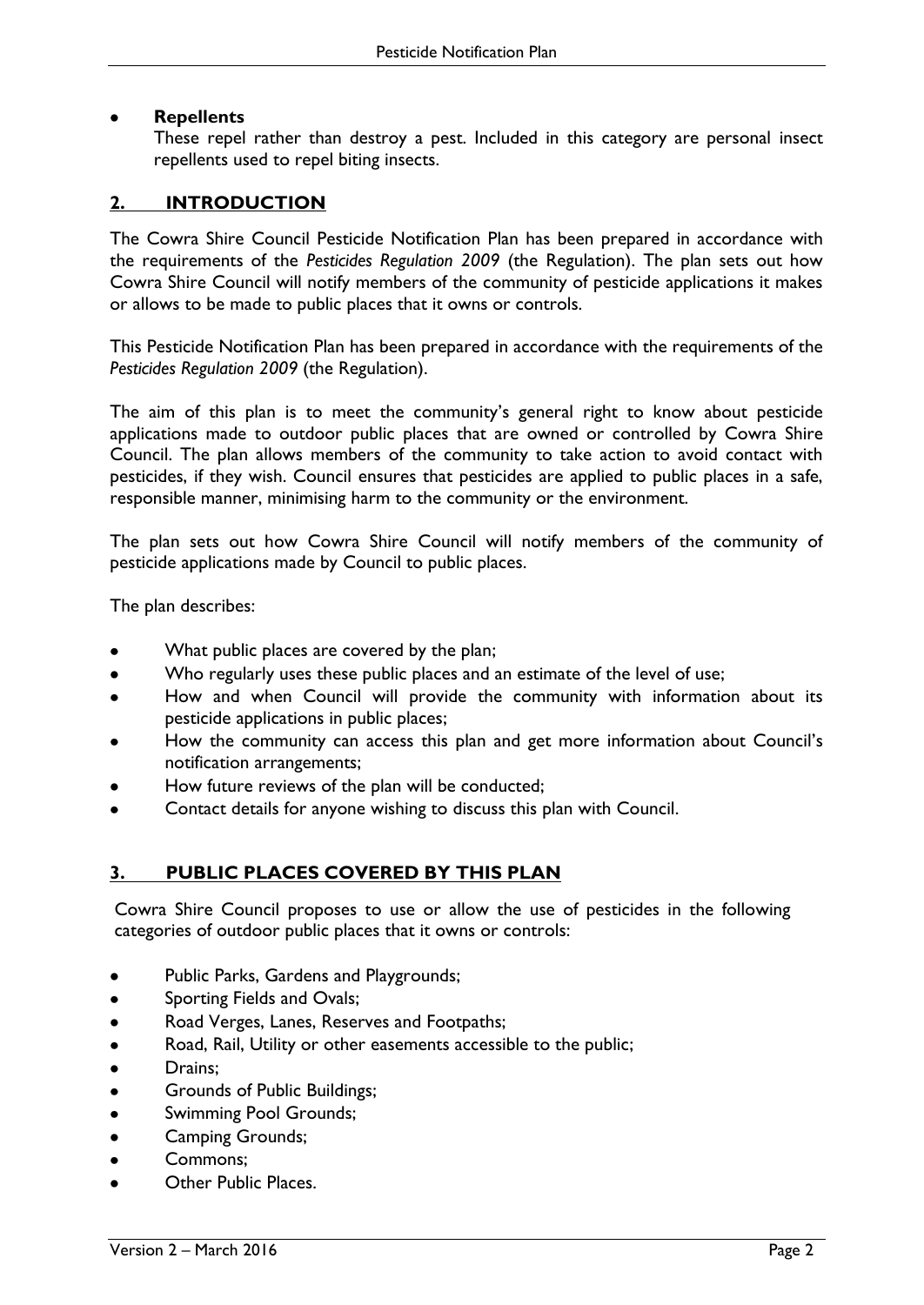Cowra Shire Council's estimate of the level of community use, regular user groups and types of pesticide use in each of these categories of public places is summarised in the following table.

| <b>Public Places</b>                          | <b>Regular User groups</b>                                                                                                     | <b>Level of Use</b>                                                               | <b>Type of Pesticide Use</b>                                                                                                                                                                                                                           |
|-----------------------------------------------|--------------------------------------------------------------------------------------------------------------------------------|-----------------------------------------------------------------------------------|--------------------------------------------------------------------------------------------------------------------------------------------------------------------------------------------------------------------------------------------------------|
| Public Parks, Gardens &<br>Playgrounds        | children and young<br>families<br>elderly people<br>general recreational<br>users (e.g. joggers, dog-<br>walkers, picnickers). | High<br>(frequent use by multiple<br>users, with short to<br>medium length stays) | spot herbicides<br>٠<br>spot insecticides<br>broadscale selective<br>herbicides<br>broadscale non selective<br>$\bullet$<br>herbicides<br>broadscale insecticides<br>$\bullet$<br>fungicide (usually<br>$\bullet$<br>garden beds)<br>spray ant control |
| <b>Grounds of Public</b><br><b>Buildings</b>  | general public                                                                                                                 | High<br>(frequent use by multiple<br>users, with short to<br>medium length stays) | spot herbicides<br>$\bullet$<br>spot insecticides<br>$\bullet$<br>broadscale selective<br>herbicides<br>broadscale non selective<br>$\bullet$<br>herbicides<br>broadscale insecticides<br>fungicide (usually garden<br>beds)<br>spray ant control      |
| Sporting Fields and Ovals                     | sporting clubs and<br>associations<br>school sports groups<br>general recreational<br>users (e.g. joggers, dog-<br>walkers)    | <b>High</b>                                                                       | spot herbicides<br>٠<br>spot insecticides<br>broadscale selective<br>herbicides<br>broadscale non-<br>٠<br>selective herbicides<br>broadscale insecticides                                                                                             |
| Road Verges, Lanes,<br>Reserves and Footpaths | local residents or<br>visitors walking or<br>driving on the road                                                               | Low for rural roads;<br>Medium to high for urban<br>roads                         | spot herbicides<br>broadscale non-selective<br>herbicides<br>spray ant control                                                                                                                                                                         |
| <b>Easements Accessible to</b><br>the Public  | local residents and<br>people who work in<br>the area                                                                          | Low to medium                                                                     | spot herbicides<br>broadscale non selective<br>herbicides                                                                                                                                                                                              |
| Drains                                        | local residents living<br>adjacent to a drain;<br>local residents or<br>visitors who walk or<br>drive past a drain.            | Low to medium                                                                     | spot herbicides<br>broadscale non selective<br>herbicides                                                                                                                                                                                              |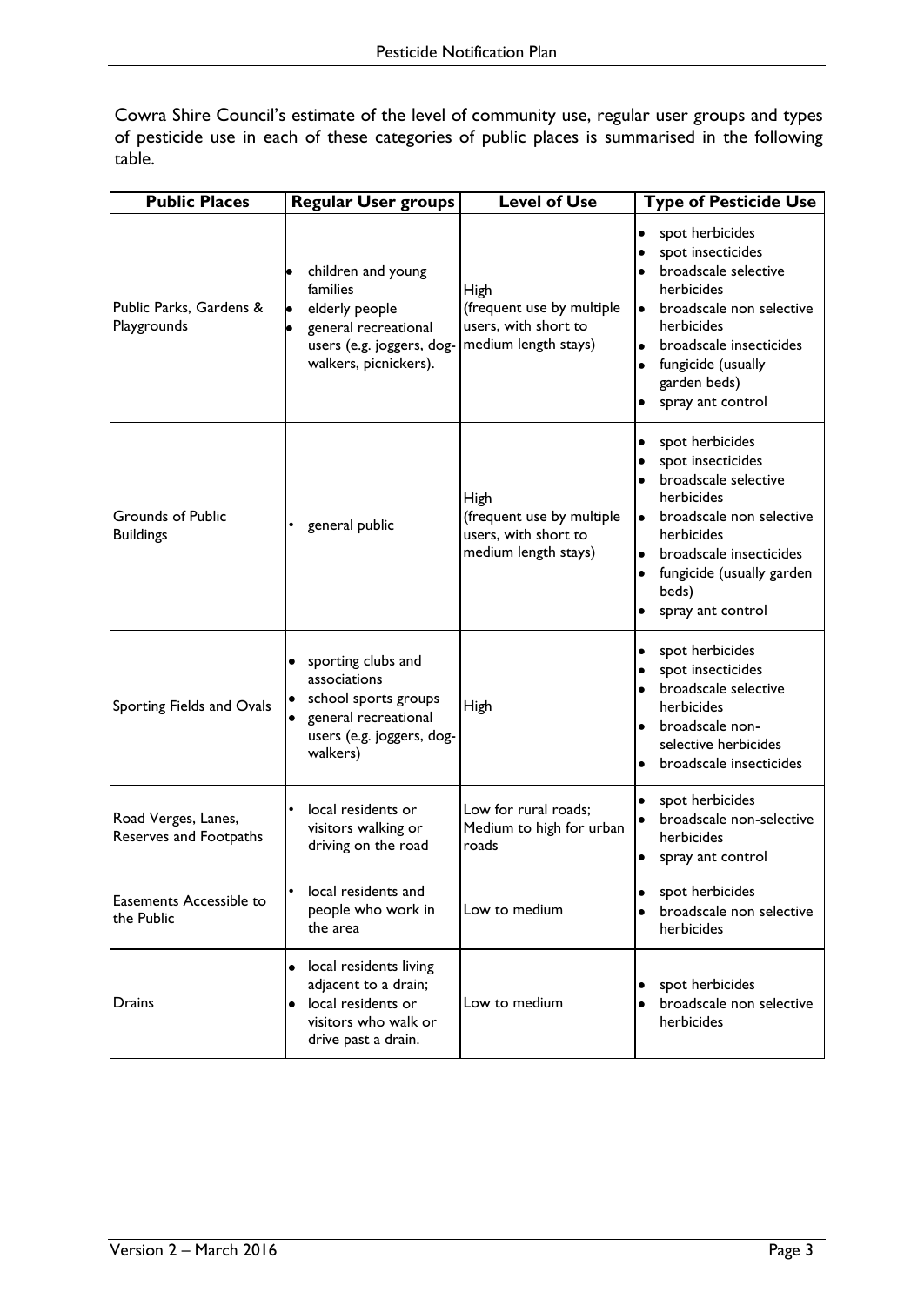| <b>Public Places</b>              | <b>Regular User groups</b>                                                                       | <b>Level of Use</b> | <b>Type of Pesticide Use</b>                                                                                                                                                                                                  |
|-----------------------------------|--------------------------------------------------------------------------------------------------|---------------------|-------------------------------------------------------------------------------------------------------------------------------------------------------------------------------------------------------------------------------|
| <b>Swimming Pool Grounds</b>      | swimming clubs and<br>associations<br>school swimming<br>groups<br>general recreational<br>users | High                | spot herbicides<br>$\bullet$<br>spot insecticides<br>٠<br>broadscale selective<br>herbicides<br>broadscale non selective<br>$\bullet$<br>herbicides<br>broadscale insecticides<br>$\bullet$<br>spray ant control<br>٠         |
| Camping Grounds/<br>Caravan Parks | visitors                                                                                         | High                | spot herbicides<br>$\bullet$<br>spot insecticides<br>broadscale selective<br>$\bullet$<br>herbicides<br>broadscale non selective<br>$\bullet$<br>herbicides<br>broadscale insecticides<br>$\bullet$<br>spray ant control<br>٠ |
| Commons                           | local residents or<br>visitors                                                                   | Low to Medium       | spot herbicides<br>٠<br>broadscale non selective<br>herbicides                                                                                                                                                                |
| <b>Other Public Places</b>        | local residents or<br>visitors                                                                   | Low to Medium       | spot herbicides<br>٠<br>broadscale non selective<br>$\bullet$<br>herbicides                                                                                                                                                   |

#### <span id="page-6-0"></span>**4. NOTIFICATION ARRANGEMENTS**

This section of the plan describes how and when Cowra Shire Council will provide notice of pesticide use in public places.

These notification requirements are based on Cowra Shire Council's assessment of:

- The level of usage of public places where pesticides may be used;
- The extent to which members of the public who are most likely to be sensitive to pesticides and are likely to use these areas regularly;
- The extent to which activities generally undertaken in these areas could lead to some direct contact with pesticides (such as picnic areas where food is consumed; sporting or other recreational activities that result in contact with the ground).

Council uses small quantities of some pesticides that are widely available in retail outlets and ordinarily used for domestic purposes (including home gardening). Council does not intend to provide notice for such pesticide applications other than by way of this description in this plan (or general information on Council's website). This will apply to minor control of outdoor insect pests aerosol spray cans and spot weed control using a wand or hand-held spray bottle.

All other incidences of spraying, the public will be notified by way of one or more of the following: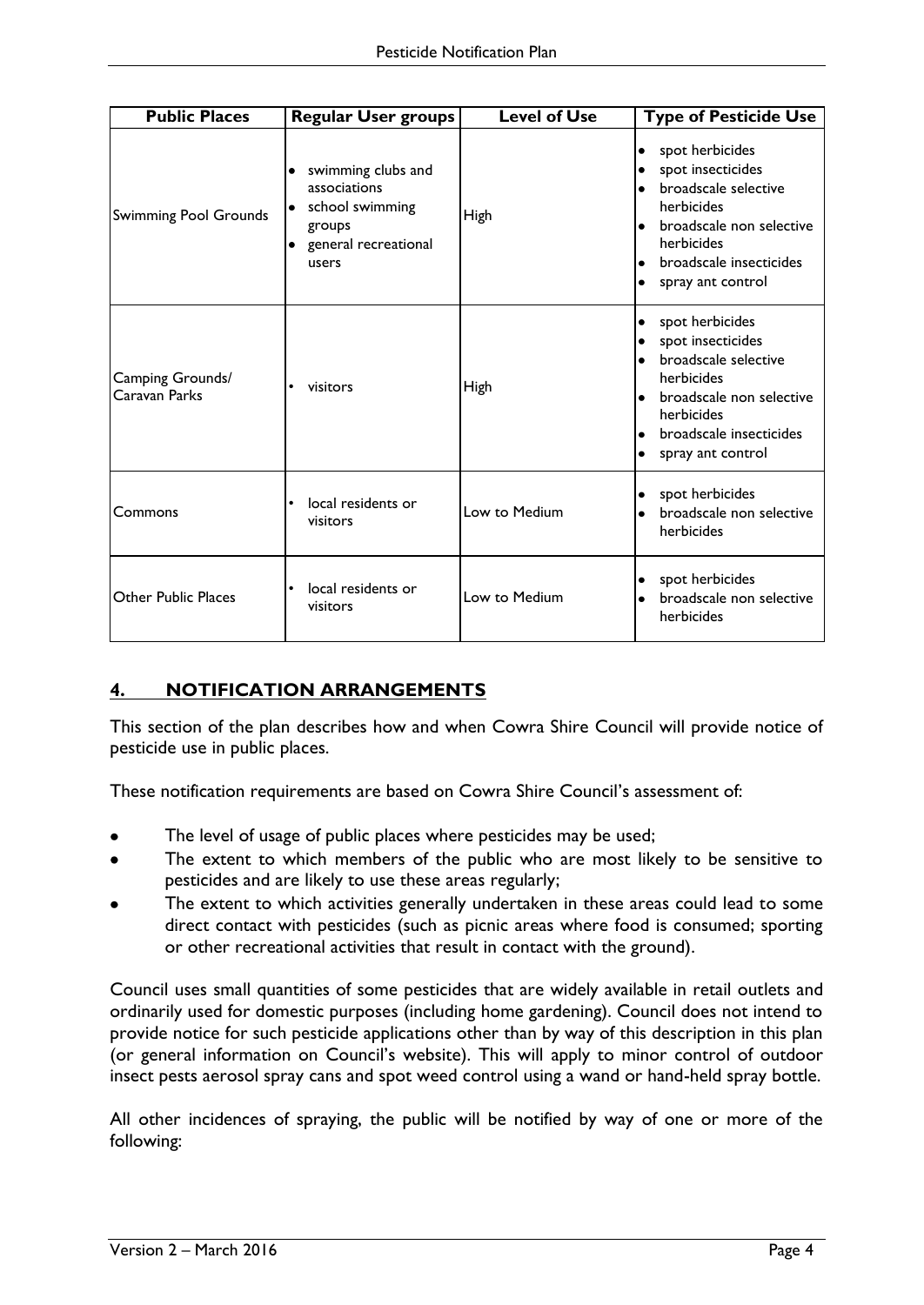- Information on Council's website;  $\bullet$
- Publication in local newspaper;  $\bullet$
- Signage;  $\bullet$
- Personal Contact (sensitive places and emergency applications only).

#### <span id="page-7-0"></span>**Special Measures for Sensitive Places**

Clause 11J (1) of the Pesticides Regulation defines a sensitive place to be any:

- School or Pre School;  $\bullet$
- Kindergarten;  $\bullet$
- Childcare Centre;  $\bullet$
- $\bullet$ Hospital;
- Community Health Centre;  $\bullet$
- Nursing home;  $\bullet$
- Place declared to be a sensitive place by the Environment Protection Authority (now a part of the Department of Environment and Conservation).

Special notification measures for programmed pesticide use in public places adjacent to any listed sensitive place will consist of personal contact for all pesticide uses.

#### <span id="page-7-1"></span>**Notification of Emergency Pesticide Applications**

In cases where emergency pesticide applications in public places are required to deal with biting or dangerous pests such as wasps, bees, venomous spiders, fleas, bird mites or rodents (that pose an immediate health hazard), Council will, where possible, provide notice by posting signs nearby at the time of the application. If this is not possible, Council will provide information by request to the person applying the pesticide.

#### <span id="page-7-2"></span>**Pesticide Contractors**

Where Council uses contractors to apply pesticides on its behalf, Council will ensure that the contractor has their own notification plan prepared in accordance with the requirements of the Pesticides Regulation 2009. If the contractor does not have a plan or if the contractors plan does not meet the Pesticides Regulation 2009, the contractor will be required to make notification in accordance with Council's plan.

#### <span id="page-7-3"></span>**Lessees of Public Places**

Where persons or organisations hold an existing lease on Council land that remains a public place and if they use pesticides in this area, Council will still require notification in accordance with the requirements of this plan.

#### <span id="page-7-4"></span>**5. WHAT INFORMATION WILL BE PROVIDED**

In accordance with Pesticides Regulation 2009, notices of pesticide use must include all the following information:

- The full product name of the pesticide to be used;  $\bullet$
- The purpose of the use, clearly setting out what pest or pests are being treated;
- The proposed date/s or date range of the pesticide use;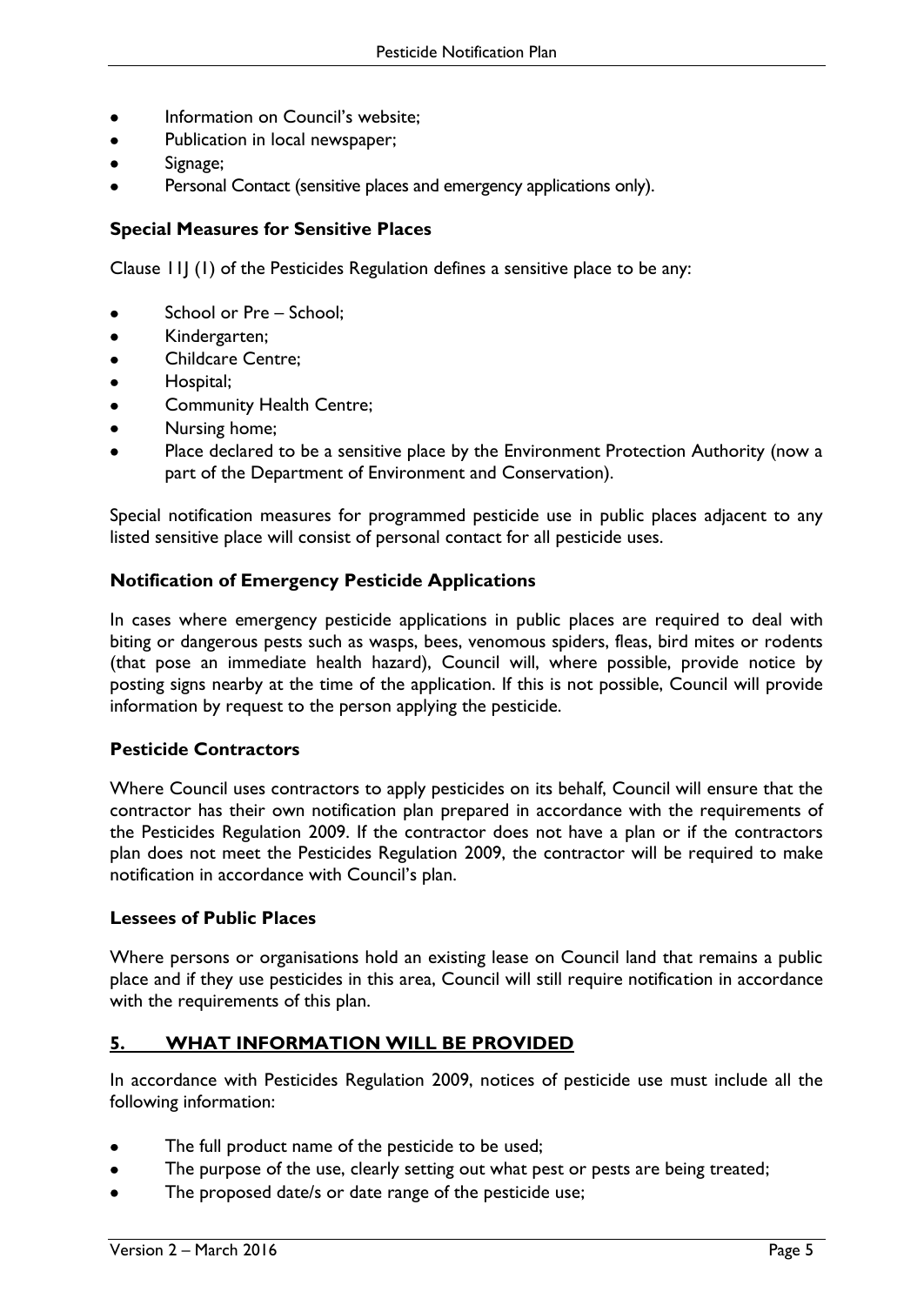- The place where the pesticide is to be used;
- Contact telephone number and email address of the Council officer who people can contact to discuss the notice;
- Any warnings regarding re-entry to or use of the place of application specified on the product label or the Australian Pesticides and Veterinary Medicines Authority (APVMA) permit.

Signs will be of a standardised design that will be easily recognisable to the public and workers.

As already noted, Council's website will have a dedicated area that describes its programmed, reactive and, if practicable, emergency pesticide use in public places with a link to this notification plan. The relevant website address will be publicised in rate notices and by regular inclusions in Council's weekly newspaper section in the Cowra Guardian.

#### <span id="page-8-0"></span>**6. HOW THE COMMUNITY WILL BE INFORMED OF THIS PLAN**

Cowra Shire Council will advise residents of this plan and its contents by:

- Making a copy of the plan available for viewing, free of charge at its main office at 116 Kendal Street Cowra 2794;
- Placing a copy of the plan on Council's website;
- Placing a notice in the Cowra Guardian.

#### <span id="page-8-1"></span>**7. FUTURE REVIEWS OF THE PLAN**

The notification plan will be reviewed every 3 years or when circumstances require a review of the plan. The review will include:

- A report on progress of implementing the plan;
- Placing the plan on public exhibition with any proposed changes and calling for public  $\bullet$ submissions;
- In the light of public submissions, making recommendations for alterations (if applicable) to the plan.

#### <span id="page-8-2"></span>**8. CONTACT DETAILS**

Anyone wishing to contact Cowra Shire Council to discuss the Pesticide Management Plan or to obtain details of pesticide applications in public places should contact:

Manager-Cowra Services Cowra Shire Council Private Bag 342 Cowra NSW 2794 P: 02 6340 2070 F: 02 6340 2011

- 
- E: [council@cowra.nsw.gov.au](mailto:council@cowra.nsw.gov.au)
- W: [www.cowracouncil.com.au](http://www.cowracouncil.com.au/)